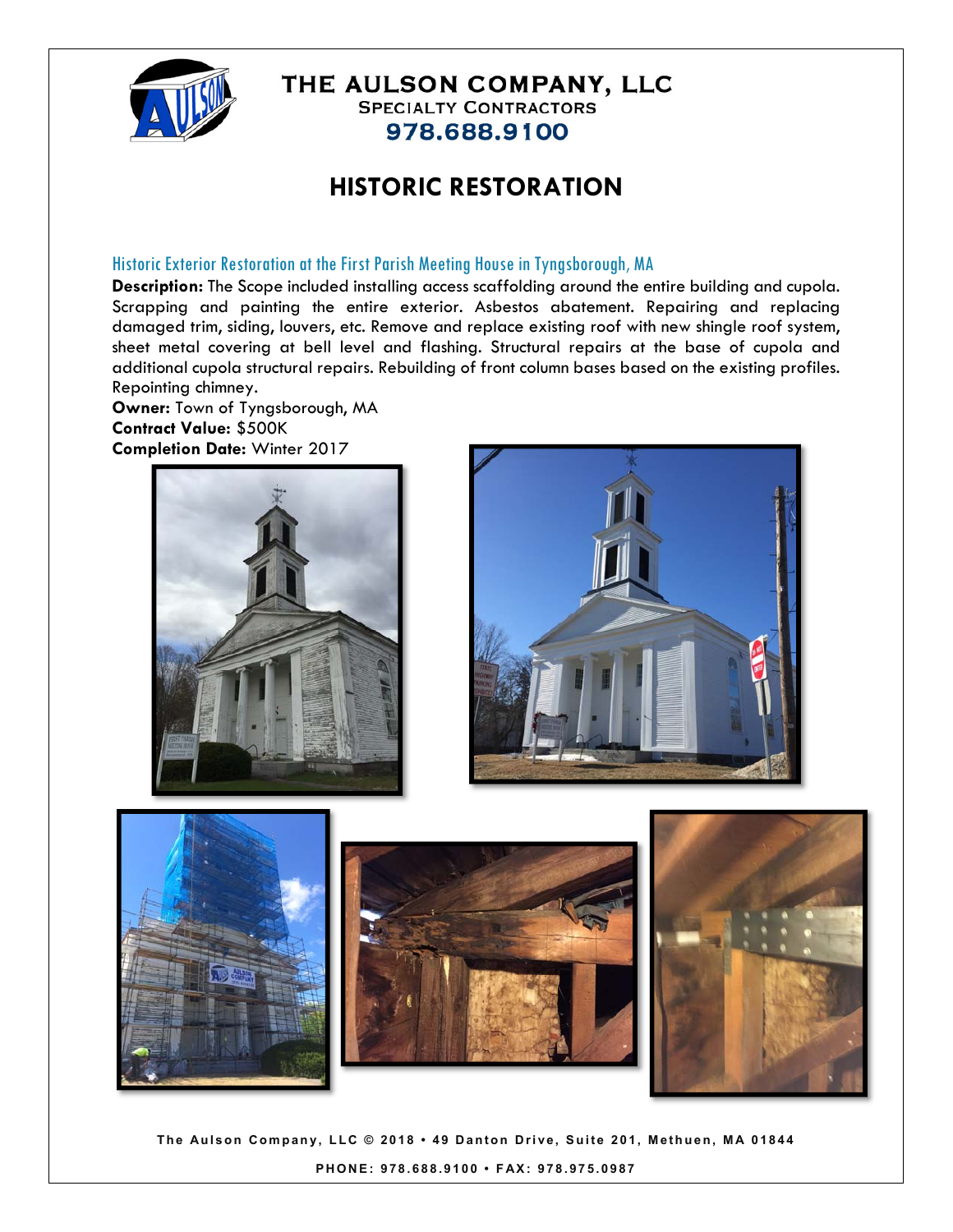

#### Historic Exterior Restoration including Demolition, and Installation of PVC Roof System Arlington, MA

**Description:** The scope of this project was demolition and rebuilding of two porches and an HIC ramp on this historic structure. Aulson supported the roof structure of the porches while removed and re-built the porches' decks, columns and railings. The rear porch received a new PVC roof system with new wood gutter. New wood gutter was added to the front porch as well and new aluminum downspouts were installed. Aulson made minor repairs and painted the fire escape.

**Owner:** Town of Arlington, MA **Contract Value:** Over \$100K **Completion Date:** Winter 2016

Before After Accounts After



**THEFT OF** 

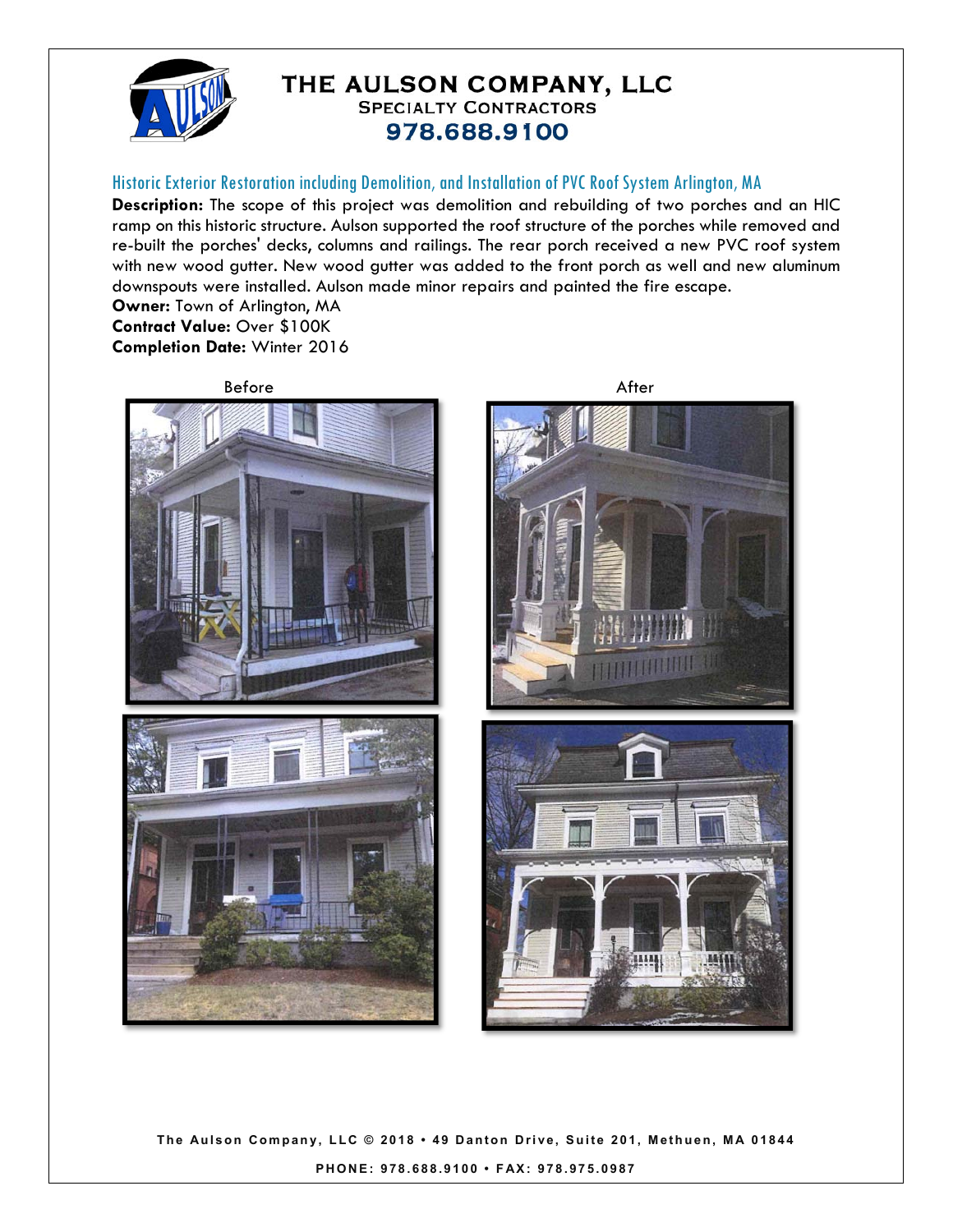

#### Historic Restoration, 1785 Pumping Station & Standpipe Tower, Phase II Fall River, MA

**Description:** Standpipe Tower – restoration of copper roof of the tower and replacement and repair of lower building slate roof, removal, restoration and rebuild of historic wood windows (containing lead paint), rebuilding of the historic brick chimney and granite cap and cleaning of the interior of the tower.

Pump Station – Demolition of the machine shop and old boiler, stabilization of the portion of building to remain, asbestos abatement, cataloging old machinery, cleaning the historic granite wall (lead paint), infilling wall openings, removing old head houses and concrete roof deck, installation of new metal roof deck and new EPDM roofing system and metal flashing, other carpentry and paint work.

**Owner**: City of Fall River, MA **Contract Value:** Over \$500K **Completion Date:** Spring 2016



#### Historic Monument Restoration of the Civil War Monument

**Description:** The Soldiers Monument Honoring Barre's Civil War Veterans is a 30' tall monument with a fluted marble shaft topped with an eagle perched on a ball above a square block of marble with recessed panels on each side. The marble monument rests on a square granite base with scrolls on each comer. A white cast iron fence surrounds the monument. The monument was erected and installed by the Town of Barre in 1866. This historic monument restoration included the cleaning of all the granite and marble stones as well extensive marble crack repairs as well as sculpture repairs on the Eagle. Additionally, the cast iron fence was completely disassembled and restored with a new high performance coating system prior to being reinstalled on new granite fountains and curbing.

**Owner:** Town of Barre Massachusetts; North Common Barre, MA **Contract Value:** Over \$100K **Completion Date:** Fall 2015

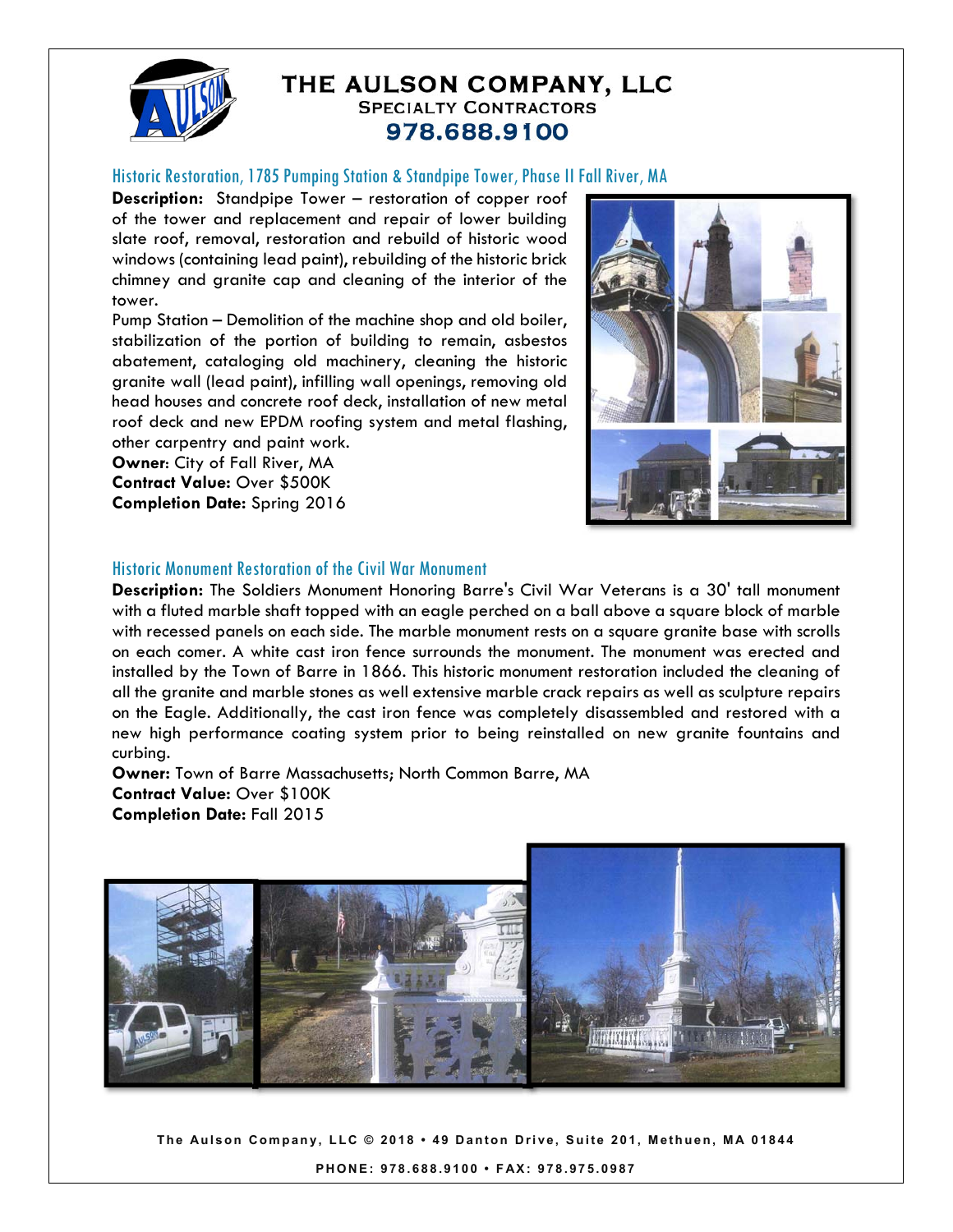

Historic Restoration, Masonry & Concrete Repair, Concrete Slab Replacement including Sidewalks and Precast Water Table Stones Replacement in kind 1674 Mattapan Square Blue Hill Ave. Boston, MA

**Description:** Aulson performed asbestos and lead-based paint abatement, selective demolition of additions to the main building and stabilization. Work included historic restoration to the building including masonry cleaning, repainting, and replacing damaged and missing bricks, coin casts and water table casts with new that matched the color and texture of the existing historic ones. The building was repainted using old pictures of the original building. A new roof system and storm water infiltration drain system were also installed.

**Owner:** Department of Conservation and Recreation, MA

**Contract Value**: Over \$500K **Completion Date:** Fall 2014



## Historic Concrete & Masonry Cleaning and Coatings Removal via Sponge Blast at Merritt Parkway ConnDOT

**Description:** Historic Cast Iron Painting & Restoration at Merritt Parkway (Route 15) Stamford, CT to New Canaan, CT **Owner:** ConnDOT

**Contract Value:** Over \$1M **Completion Date:** Fall 2014

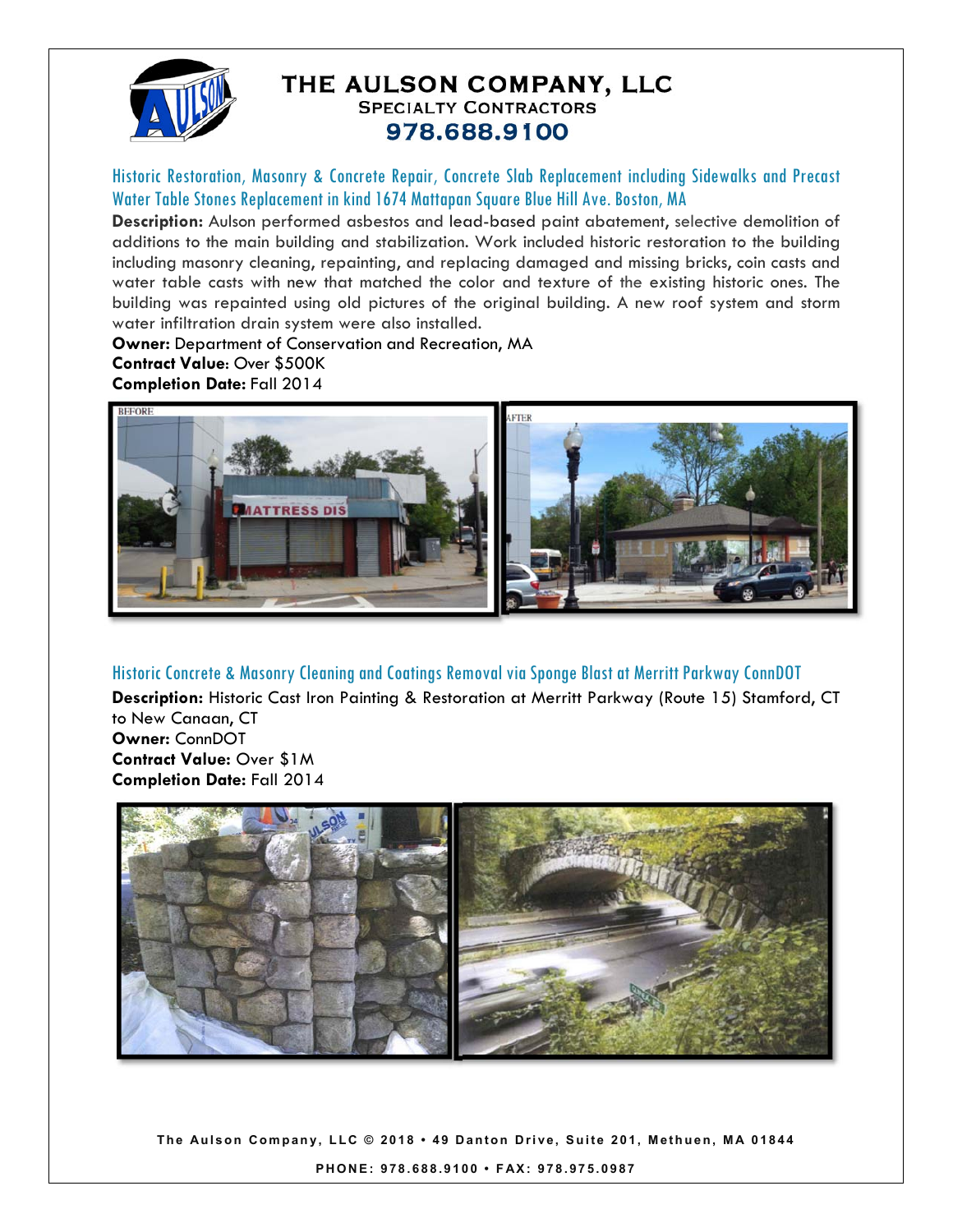

High Angle Painting – Surface Preparation and Coatings Installation – Including Hazardous Coatings Removal at the United States Capitol Dome in Washington, DC.

**Description:** All existing hazardous lead-containing paint was removed from the entire Skirt structure including all structural cast iron within the Skirt. This entire project was done under full containment and negative air while Congress was in session. Performed surface preparation via abrasive blasting. After the coating was removed and prior to the installation of a new high performance coating system, the Architect identified and scheduled for repair, the defects, cracks, and joint failures in the Skirt's cast iron plates. All lead paint and hazardous waste materials were disposed of in accordance with all Local, State, and Federal Regulations.

**Owner:** Architect of the Capitol **Contract Value:** Over \$8M **Completion Date:** Fall 2012





**The Aulson Company, LLC © 2018 • 49 Danton Drive, Suite 201, Me thuen, MA 01844** 

**PHONE: 978.688.9100 • FAX: 978.975.0987**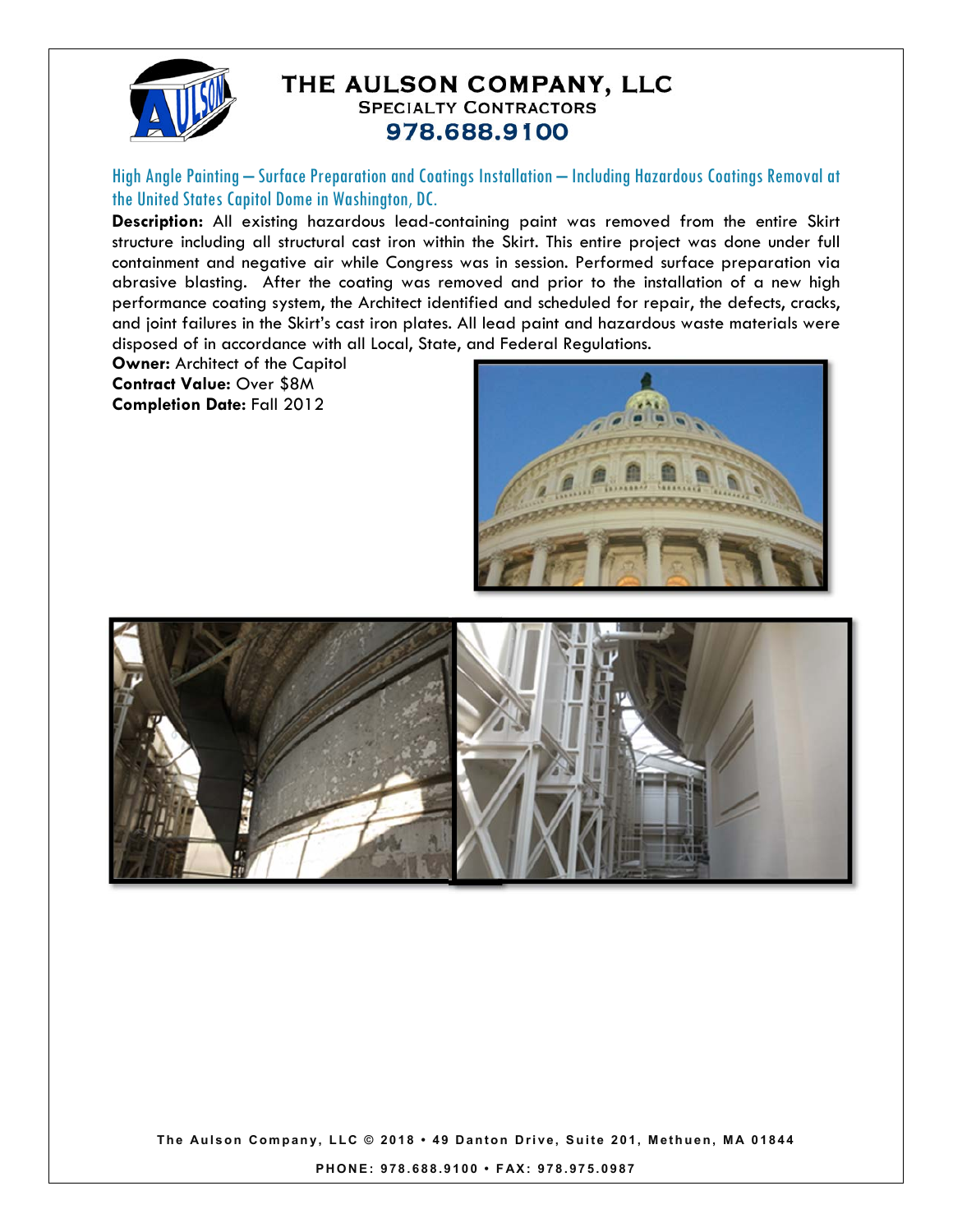

Surface Preparation and Painting of Exterior Siding, Trim and Windows of the Assistant Keeper's House at Baker's Island Light House, Salem, MA

**Description:** Aulson performed 100% of the contract as a subcontractor, which entailed removal of exterior lead based painting from the exterior siding, remove, repair and restore wood windows and repaint the exterior of the Assistant Keeper's House at the Historic Baker Island Light House. All materials, equipment and personnel were boated every day to and from the island.

**Owner:** US Coast Guard

**Contract Value:** Over \$150K

**Completion Date:** Summer 2012



**The Aulson Company, LLC © 2018 • 49 Danton Drive, Suite 201, Me thuen, MA 01844** 

**PHONE: 978.688.9100 • FAX: 978.975.0987**